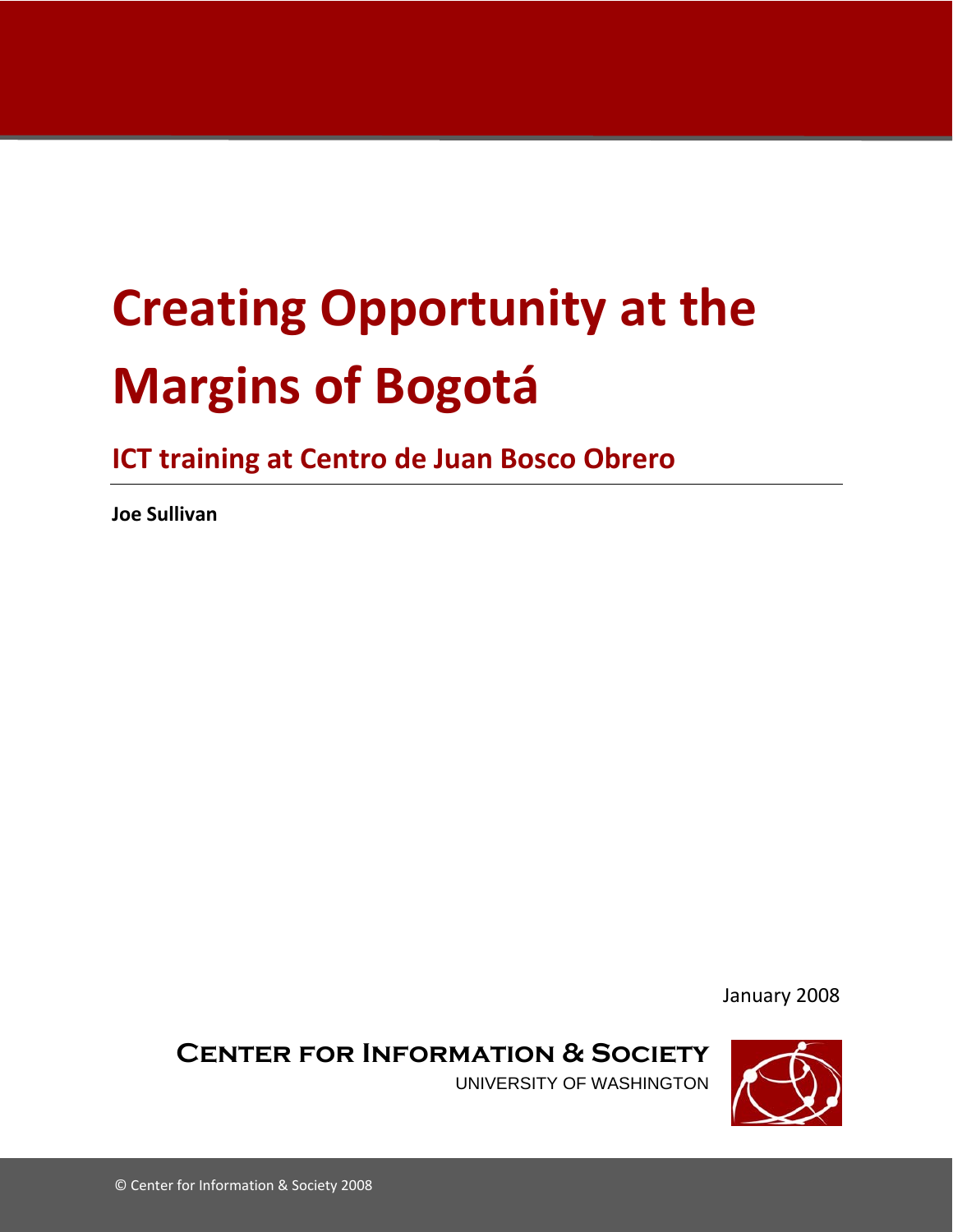## **Evidence Narratives at the University of Washington's Center for Information & Society**

The ICTD field is filled with individual success stories extolling the benefits of ICT access and fluency. These stories are often highly influential because they are rhetorically powerful, memorable narratives that create lasting frames to contextualize and interpret other data. Unfortunately, they are often driven by the demands of public relations as opposed to rigorous analysis.

When the goal is to share the story of a super star and tug heart strings for PR purposes, important details can be omitted. To understand how ICT programs work for *typical* trainees, to spread narratives that illuminate deeper dynamics and to amplify broadly useful lessons, stories should be researched and constructed with intention and rigor.

CIS is developing a methodology and story series that attempts to tap the rhetorical and qualitative explanatory power of detailed, contextualized, and personalized ICT case studies. While tension may sometimes exist between the PR desire to feature certain cases of success and the critical researcher's commitment to rigor, a methodology built on intensive questioning and storytelling rich in the right details can uncover and communicate evidence of successful programs.

By crafting exemplary stories, by developing and disseminating useful methodological tools and by training NGO managers and grant makers in these techniques, CIS aims to shape a research framework that can fulfill the PR needs of NGOs and donors with stories that accurately represent realities in underserved communities. Properly constructed, evidence‐based stories can serve the ends of rigorous analysis and public relations.

This paper is an example and an experiment in this methodological landscape.

Center for Information & Society University of Washington Box 354985 Seattle, WA 98195 T 206.616.9101

cisinfo@u.washington.edu www.cis.washington.edu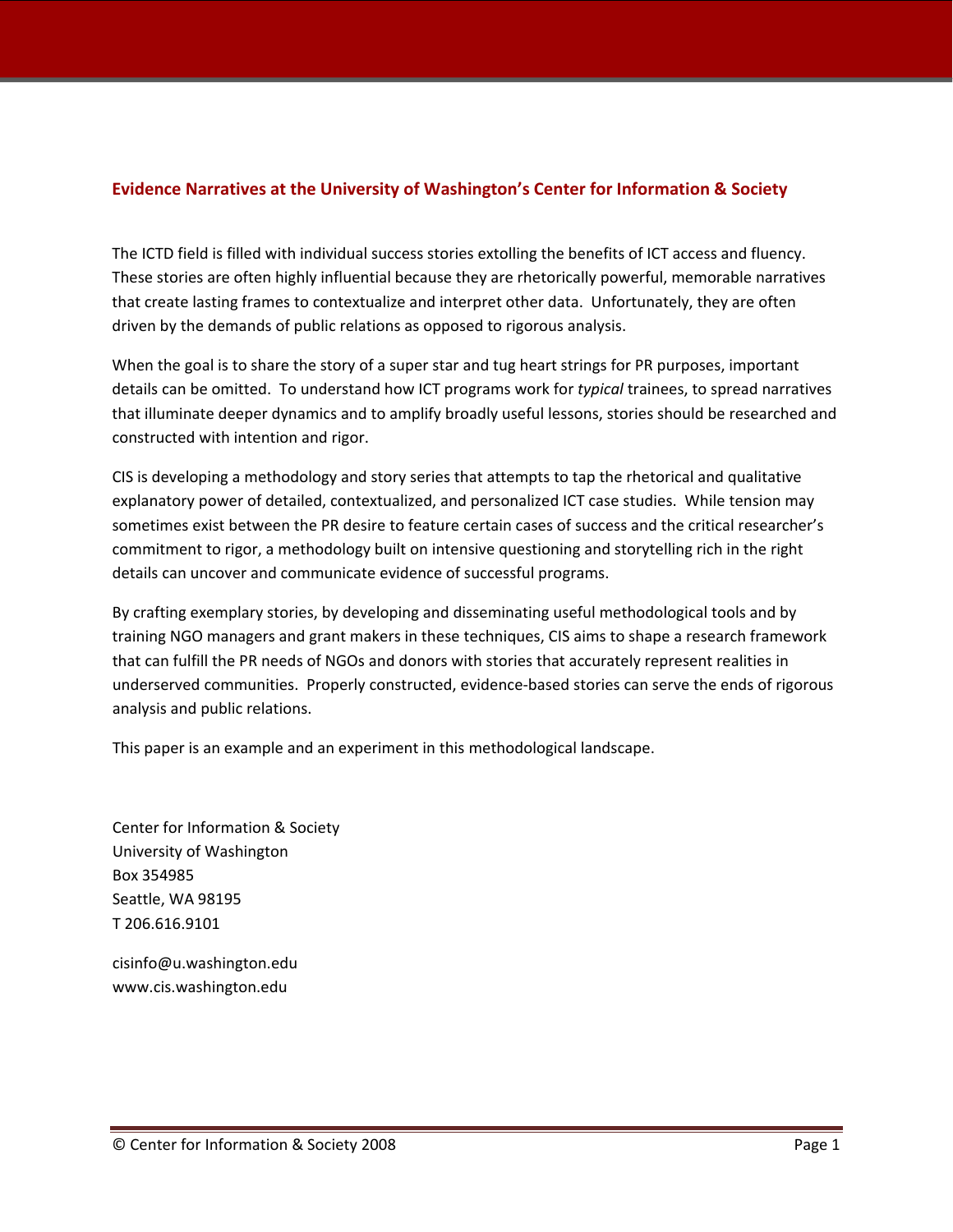**Joe Sullivan** is a research analyst at the CIS. His focus is on community engagement, social impact and sustainability of community technology programs in underserved and marginalized communities. Prior to joining the University of Washington, he was an analyst with the Bill & Melinda Gates Foundation's US Library and Native American Access to Technology Programs. He has worked closely with NGO's in South Asia around gender, migration and technology issues. Joe holds an MPA from the Daniel J. Evans School of Public Affairs at the University of Washington.

#### **Acknowledgements**

This research was made possible by the creative and committed work of many people, including Diana Hernandez, Claudia Hernandez, Andrew Gordon, Chris Rothschild, and Carmen Violeta Hernandez. Father Jaime Garcia and the Juan Bosco community could not have been more patient, welcoming and helpful, especially the warm and friendly Sandra. Thank you.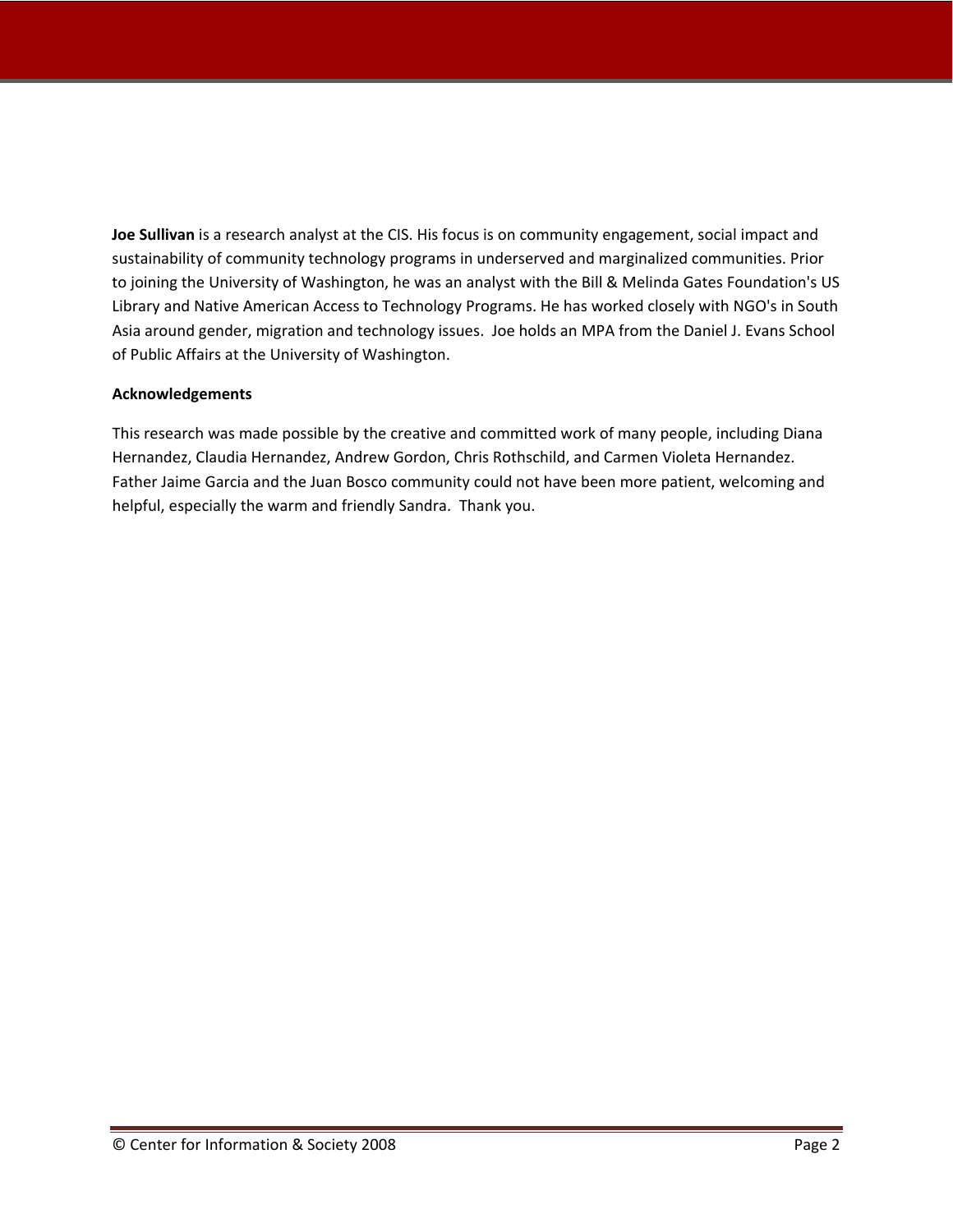For many residents of Bogota's Ciudad Bolivar, violence, negativity and the lure of self‐destructive choices tower like the city's Andean elevation. The civil war that has engulfed Colombia for over a decade continues to displace rural residents, usually landless and scarred, feeding a migrant wave of "urban invaders" at a rate some estimate to be greater than 100 new arrivals per day. Bogota's population has swollen to more than 7.5 million with much of the growth concentrated in the poorer Southern neighborhoods such as Ciudad Bolivar. These districts are poorly equipped to supply jobs and government services or reduce the tension that accompanies an infusion of mostly uneducated newcomers, fresh from the violent front lines of the conflict, into already dense environs. For people at the bottom social strata of war torn Colombia, nurturing hope and opportunity is a daily struggle.



*computer systems at Juan Bosco.*

Sandra is one of the hopeful.

Eighteen months ago Sandra heard about Centro de Juan

Bosco Obrero. A close friend told her about a free computer‐training program offered in a technical training facility (Sala Popular de Formación Tecnológica) underwritten by Microsoft Colombia. Sandra heard that the curriculum was rigorous, but that students love the school. In particular, the school's respectful approach toward "teaching the whole person" was praised. Sandra's friend was going to attempt to enroll the next day and invited Sandra to join her. Sandra had only completed grade seven and keeping up with the curriculum would be daunting. However, as a 28-year-old single mother with a 6‐year‐old daughter, she wanted to consolidate her many formal and informal jobs and improve her wages. And the value of the opportunity to learn about computers was clear to her. "Knowledge of

*"Knowledge of technology and the Internet is very important for any job. If I know how computers work, many better, higher paying jobs will be available to me and I will be able to take better care of my daughter and teach her as well."*

*Sandra* 

technology and the Internet is very important for any job. If I know how computers work, many better, higher paying jobs will be available to me and I will be able to take better care of my daughter and teach her as well."

### **Enrolling at Juan Bosco**

When Sandra embarked on the fifteen-minute earlymorning walk up the hill to the Juan Bosco campus, she was not sure what to expect. She had not visited the campus but was told to go early because the limited available spaces were highly desired. Past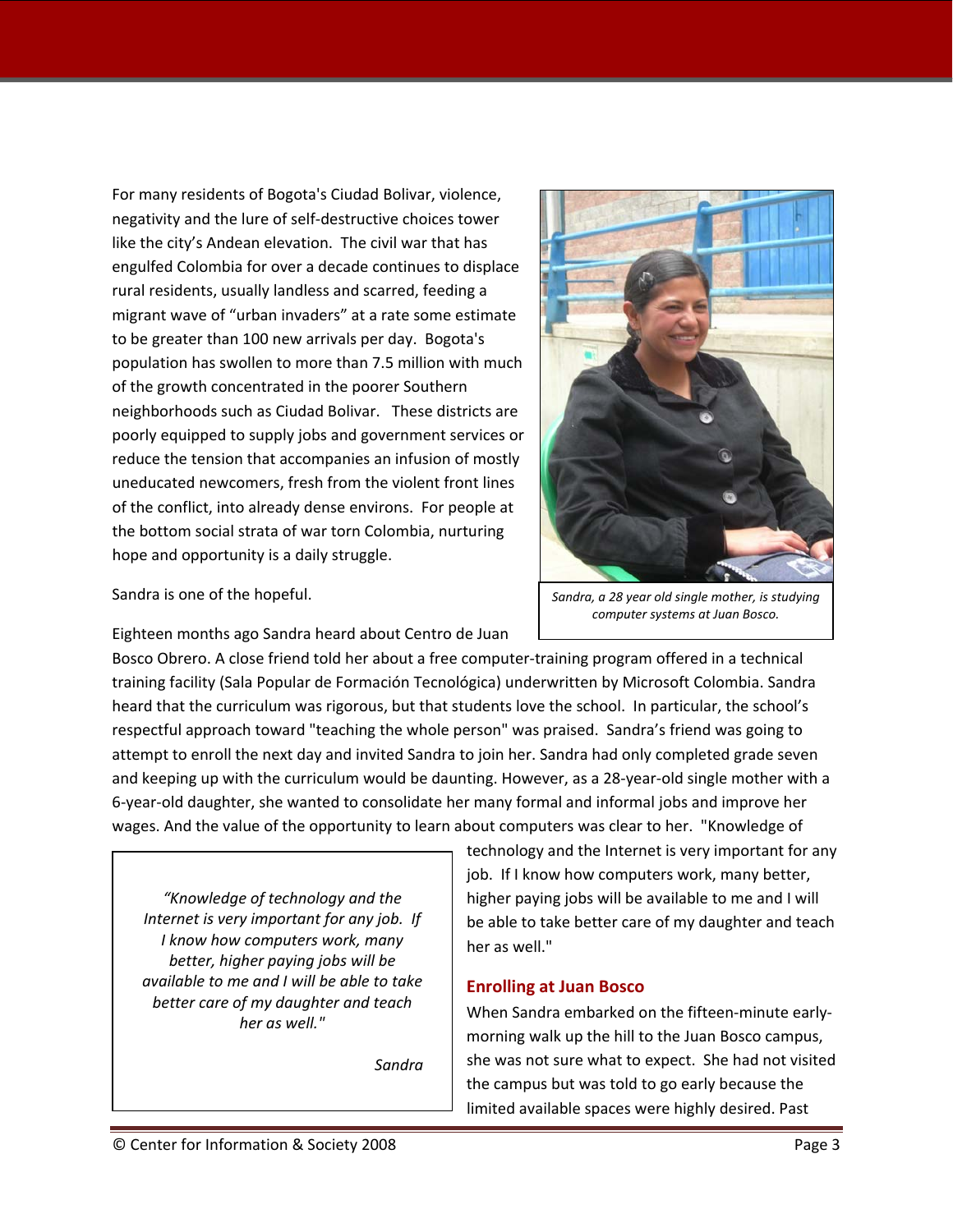students had reported that over 1,500 people had stood in line to apply for the available spots in previous quarters. Every quarter Juan Bosco offers approximately 300 students positions in a variety of technical programs such as computer systems, auto mechanics, carpentry, sewing, and others. As



Centro de Juan Bosco Obrero is deeply connected to its neighborhood in Ciudad Bolivar, though its ethic of respect and valuing community creates visible differences between the school and the street beyond. On the campus, sidewalks are neatly swept and buildings are carefully maintained. Students would not think of littering at Juan Bosco.

Sandra passed through the barbed‐wire‐topped fence that surrounded the campus, she noticed a dramatic change. Dirt, litter, graffiti and broken windows disappeared, replaced by neatly swept brick pathways and impeccably maintained buildings. The way the students carried themselves between classes was subtly different from others in the neighborhood. Sandra was a little worried because she had only completed grade seven and even with certification from Juan Bosco finding a good job would still require a secondary education degree.



*According to Father Jaime Garcia, spiritual and executive leader of Juan Bosco, students pay for their education through "punctuality, respect and hard work."*

### **The poorer the better…**

Juan Bosco admission policy prefers local students from the lowest social strata. "The poorer they are the better," said Carlos, director of the computer program. "The less they know the better. We are trying to serve the people that need it the most. Although, they may need to do extra work, because they are tested on their knowledge." The school has developed such an outstanding reputation that Sandra knows of students that lie about their addresses and social strata in order to gain admission. Sandra was accepted into the morning session.

Students at Juan Bosco aren't charged monetary fees, though no one describes Juan Bosco as "free." Students pay by agreeing to live by a certain code of conduct while studying there. For many, it's a lasting commitment. According to Father Jaime Garcia, the spiritual and executive leader since 1993,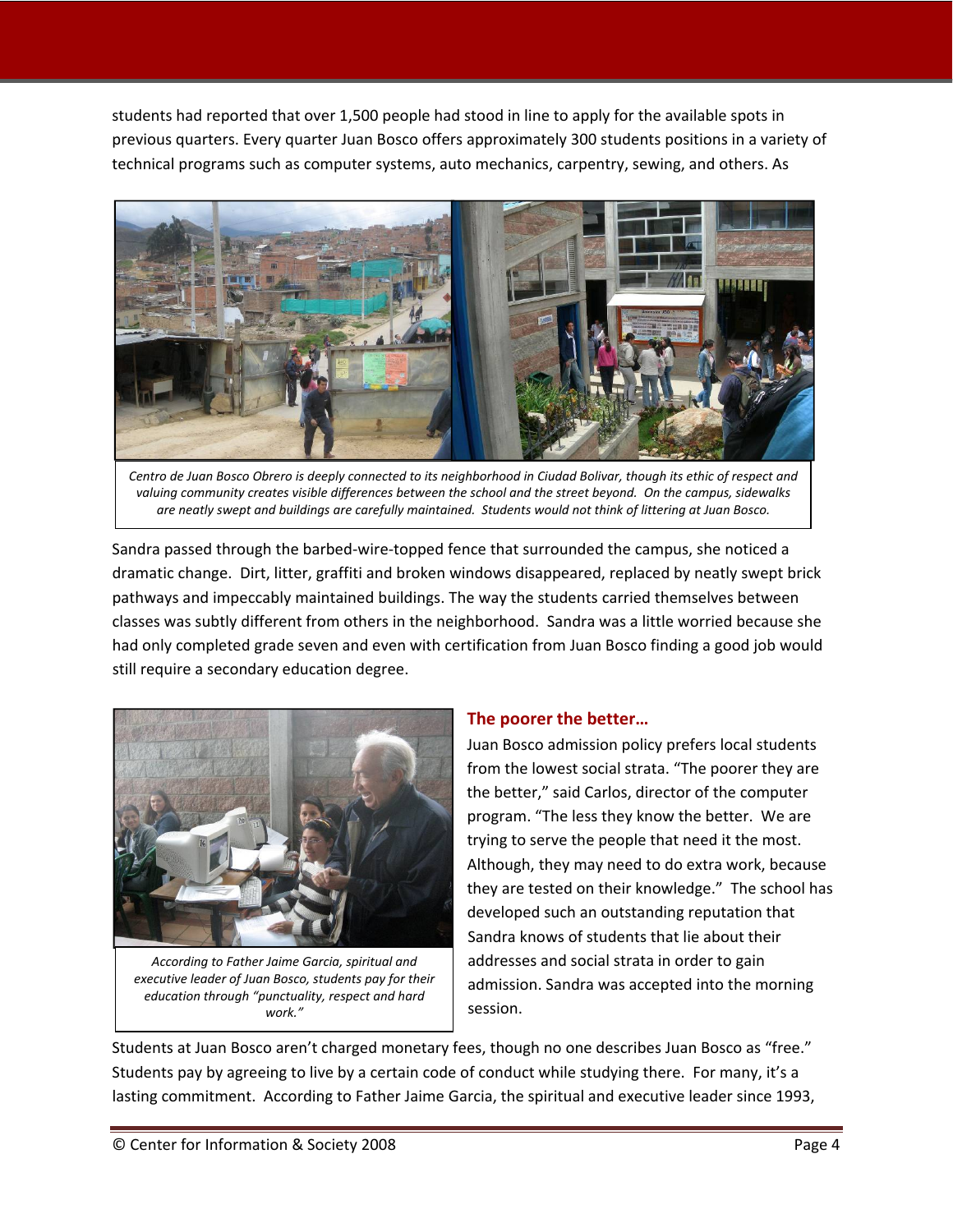they pay through "punctuality, respect and hard work." Sandra knows that some people have found these rules to be too restrictive and have dropped out. Sandra sees this differently. "To me, rules are laws that someone else put there and I have to fulfill them no matter what I think or feel. The code at Juan Bosco is a commitment that I believe in. I want to fulfill them. I'm committed to them."

Sandra says Juan Bosco's values of listening, learning, and respect for others are very important. Many students served on "opposing" sides of the civil war and while the ideological basis of the conflict has faded, when rural Colombians migrate to the city, they bring their histories with them. Students who carried automatic weapons and fought as soldiers, either with the guerillas or the opposing paramilitaries, study side by side at Juan Bosco. Mediation, counseling and an explicit orientation toward tolerance and respect allow these students to function. Each quarter students take courses in Human Values, Sports and Arts, and Business Administration (funded in part by the Government of Japan and USAID among others) in addition to technical training. Social workers and Father Garcia's charisma also play important roles in every student's life. Teaching the whole person is indispensable.

### **Enhanced employability**

While employment is only a slice of Juan Bosco's mission, the chance to get a better job is one of the main reasons that Sandra and others enroll. The school has a formal relationship with SENA, Colombia's National Training Service program, which places students with employers. Juan Bosco is also developing a powerful reputation among employers as a producer of excellent employees. While many programs "certify" trainees based simply on the fact that they attended training, for example, Juan Bosco computer certification requires 320 hours per quarter of training distributed across four modules: hardware, software, networking and accounting. Students are tested and retake the entire course if they fail. The students take this training seriously. Juan Bosco's reputation derives from its holistic approach as well. A stonemason who restores historic buildings, described two workers that he hired from Juan Bosco as "the two best employees he has ever hired because they listen and think for

themselves. They are skilled but they also have an attitude that makes them creative, responsible workers. Their value is greater than their technical skill as masons."

Sandra's course of study at Juan Bosco has been challenging. The lack of computer access in Ciudad Bolivar makes it very difficult for Sandra to complete her homework. Sandra only knows three people in her neighborhood with computers at home. Public access computers exist at the Tunal Public library, however it is an especially long walk and much of her accounting and networking homework requires technical software that is not available outside Juan Bosco. All of the students at Juan Bosco use email every day, so free lab time is tightly rationed. Sandra's



*Computer students at Juan Bosco spend hundreds of hours in class and are tested around four technology modules: hardware, software, networking and accounting applications. When asked about the most difficult part of the training, this student offered a visual aid.*